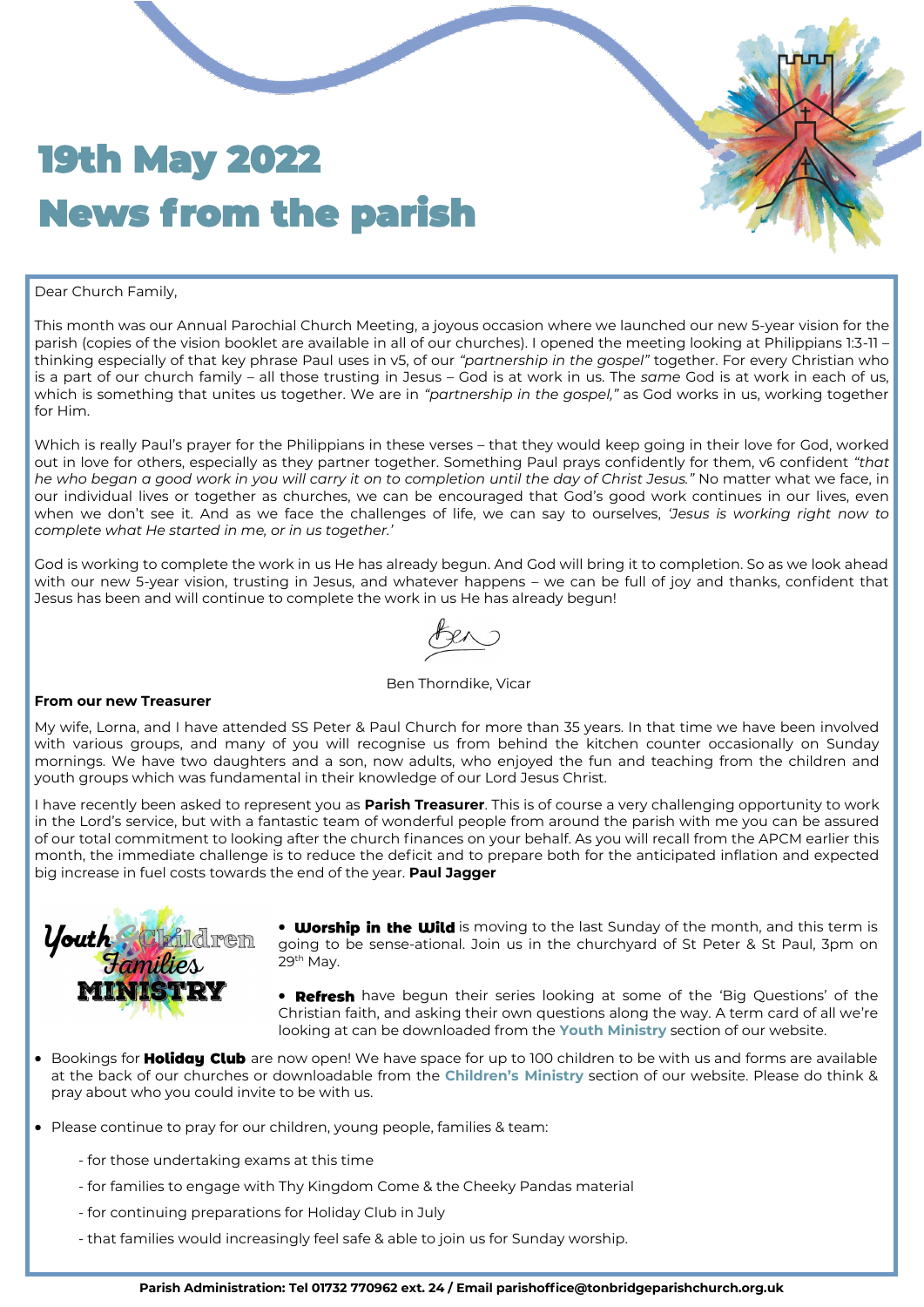# Parish family news & coming up...

#### • **Platinum Jubilee Celebrations across the Parish, 3rd-5th June inc:**

**Mini Flower-Festival** serving all day refreshments @ St Peter & St Paul, Church Lane

#### Friday 3rd & Saturday 4th June, 10am-4pm

Sunday 5th June, 10.45am Morning Communion, then open 12noon-4pm

**St Andrew** welcome everyone to a Jubilee Soirée of Music with Wine. Bring your own glass and voice and any musical Instrument you would like to play.

Friday 3rd June, 5.30-7.30pm

**Open House Strawberry Cream Teas** serving during the morning @ St Philip's, Salisbury Road

#### Saturday 4th June, 10am-12noon

**St Saviour** The Dry Hill Park Community is organising a street party in Dry Hill Park Crescent. The church and grounds will be part of the celebrations. A small display of memorabilia and memories is planned.

### Sunday 5th June 2-7.00pm

- **Prayer for Ukraine,** Thursday 26th May, 7.30-11.30pm @ St Saviour, Dry Hill Park Crescent. Our parish is hosting the meeting and the invitation is extended to Tonbridge churches. Feel free to drop in anytime between 7.30-11.30pm for whatever time you would like to give. More information available in churches from Sunday or from the Parish Office!
- **Thy Kingdom Come (26th May – 5th June)** We are all encouraged to pray for 5 friends or family to come to Jesus. Novena reflections booklet and prayer journal will be available in churches on 22nd May. Join a short informal prayer walk on Saturday 28th May 10.00am at the Parish Church. Just turn up but any questions contact Sally.
- **Music Bash** returns on Saturday 28th May, 5-6.30pm @ St Peter & St Paul, Church Lane. All welcome for relaxed time of singing, fellowship & hospitality—if you wish to attend, please let Felicity Layton, Wendy Balcombe or Steve Minton know—thank you.
- **Midweek Holy Communion** at St Peter & St Paul on Wednesday 1st June, 10:30am with Rev'd Deryck Charnock and Wednesday 15th June, 10:30am with Rev'd Wendy Carr.
- **Church Family Prayers** over Zoom (873 2048 1612), every Friday at 9.30am for 15-20 minutes. We gather to pray together for ministry over the weekend ahead, and other things happening in the life of the church and the world and would love you to join us.

 $\cdot$ Gallan $\cdot$ 

**Our sympathy and prayers are with all those across the parish who have recently lost loved ones.** We remember family & friends of **Barry Harrison** who died on 28th April 2022 in Chestnut Lodge. Barry's funeral service takes place on Friday 27th May, 2pm at St Peter & St Paul, Tonbridge. A warm invitation is extended to church family to join Anthea, Judi, Anthony & Joshua for the service & wake afterwards, also at St Peter & St Paul.